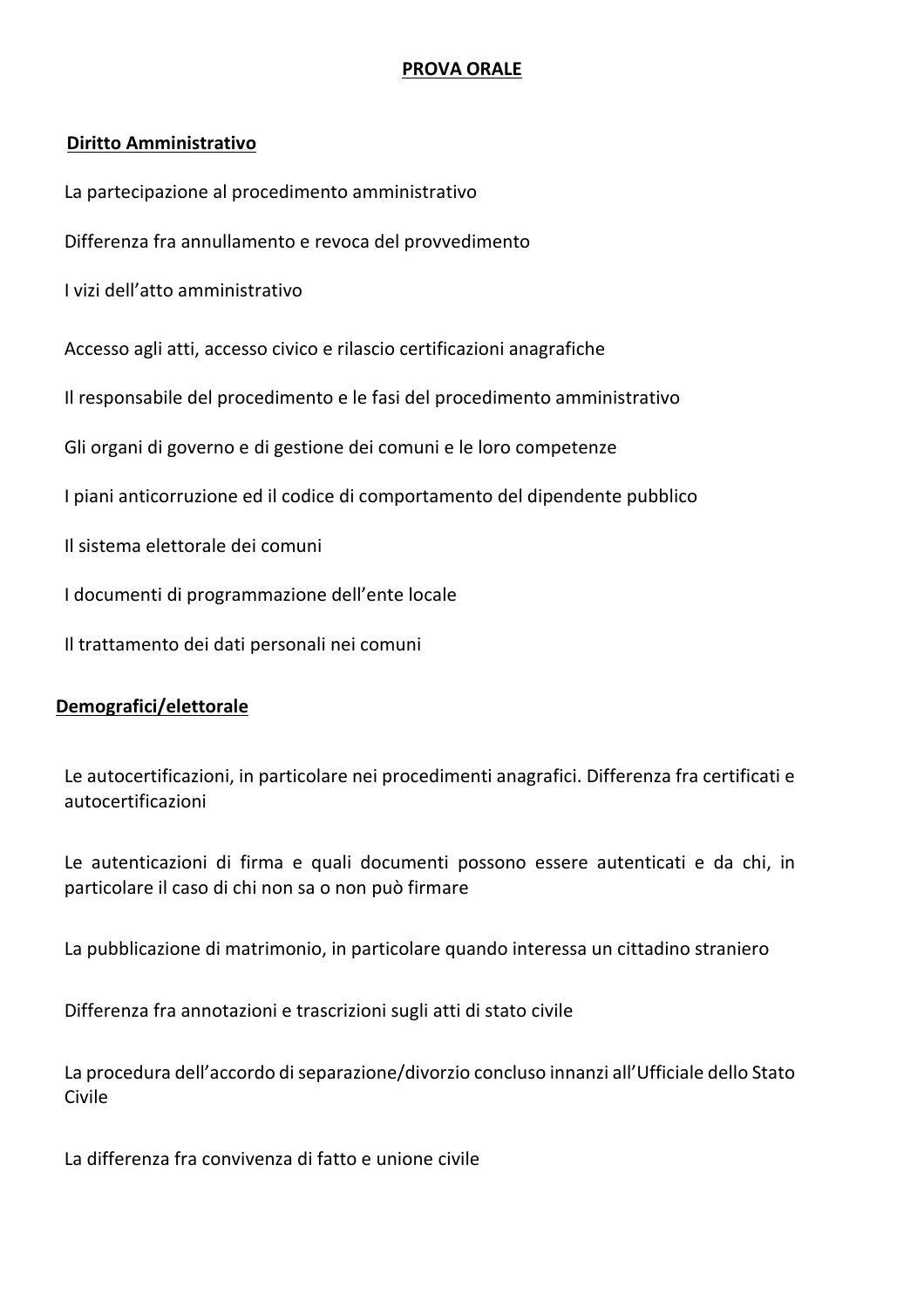La denuncia per morte avvenuta in abitazione e la richiesta di cremazione della salma

Le liste elettorali e le loro revisioni

Gli ufficiali di anagrafe, stato civile ed elettorale

Il rilascio della carta di identità elettronica e la sua validità

#### **Soft skills**

Quali doti pensa di possedere adatte al contatto con il cittadino?

Come ha gestito il rapporto con I colleghi nelle sue esperienze lavorative

Di fronte ad un bivio: come fa la scelta?

Ha fatto un errore: come si comporta

Racconti un episodio in cui ha avuto difficoltà con un cittadino, un collega o un cliente come l'ha risolto?

Perchè ha scelto di partecipare ad un concorso pubblico

Quali sono I lavori che ha svolto o svolge con maggiore soddisfazione

Nota un grave errore del suo responsabile: come si comporta?

Parli del miglior superiore che ha avuto, perchè pensa sia stato il migliore?

Si accorge di un errore di un collega: come si comporta?

#### **Inglese**

## **"I want us to live like humans again" – Families in Temporary accomodations in London Uk - Human Rights Watch Report, January 17 2022**

Over the last decade, there has been a 65 percent increase in the number of families living in temporary accommodation in England, from 36,640 households in 2011 to 60,490 households in 2021. The majority of these families live in London. Official data from October 2021 estimated that there were 42,290 households with children in temporary accommodation in London, including 86,450 children. This means that approximately 70 percent of all families in temporary accommodation are living in the capital.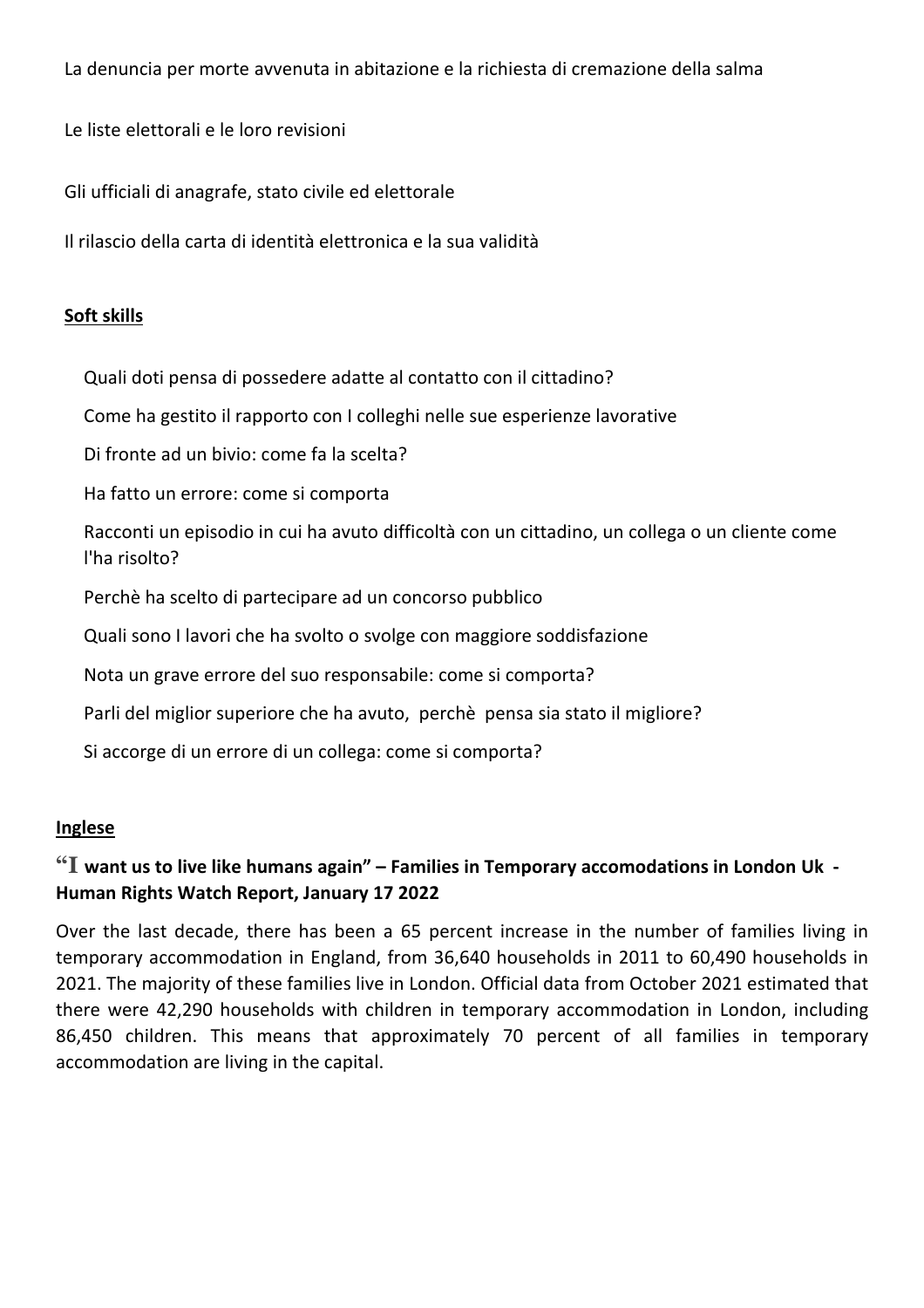## **"I want us to live like humans again" – Families in Temporary accomodations in London Uk - Human Rights Watch Report, January 17 2022**

One other major contributing factor to the overall problem is the lack of affordable homes, and in particular social housing (housing provided for people on low incomes, or with particular needs, by government agencies or non-profit organizations). Local authorities highlighted in correspondence with Human Rights Watch that inadequate levels of social housing, or affordable permanent housing, in their boroughs made it difficult to move people out of temporary accommodation.The problem is most acute in London.

## "**I want us to live like humans again" – Families in Temporary accomodations in London Uk - Human Rights Watch Report, January 17 2022**

Temporary accommodation is often unfit for children to play and enjoy recreational time. This can affect children of any age. The Convention on the Rights of the Child guarantees "the right of the child to engage in play and recreational activities appropriate to the age of the child."

Play and recreation is essential to the health and well-being of children and helps promote the development of physical, social, cognitive, and emotional skills.

Play is crucial for healthy brain development.

# **"I want us to live like humans again" – Families in Temporary accomodations in London Uk - Human Rights Watch Report, January 17 2022**

The lack of safe and uncrowded areas for children to play can also be dangerous. Caroline B., a mother of two boys, ages 5 and 7, lives in a single room in a hotel in Croydon. She is concerned because the kitchen facilities are located in the bedroom with them. She said her youngest once accidentally knocked into the stove while playing, causing a pot of boiling water to fall on him. He suffered injuries as a result of this but has fully recovered now.

# **"I want us to live like humans again" – Families in Temporary accomodations in London Uk - Human Rights Watch Report, January 17 2022**

All those interviewed by Human Rights Watch mentioned the lack of support they received from the local authorities after being placed in temporary accommodation. They said that they either received no response to complaints, or that the response was unhelpful and lacking empathy. People also told Human Rights Watch that they found the whole process confusing and were often unsure whom to direct problems to.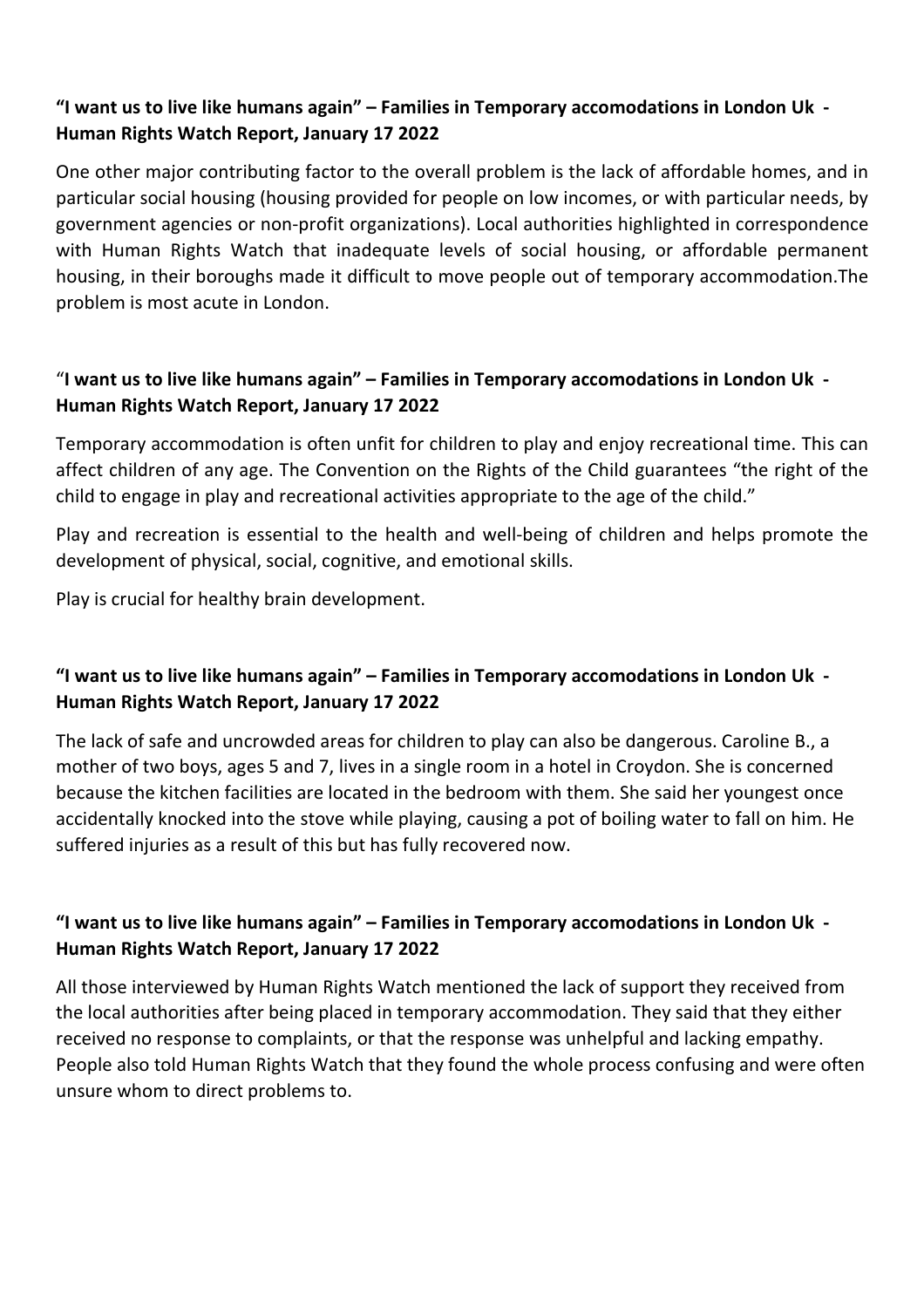# **"I want us to live like humans again" – Families in Temporary accomodations in London Uk - Human Rights Watch Report, January 17 2022**

The Universal Declaration of Human Rights (UDHR) places the right to housing within the broader concept of a "right to an adequate standard of living": Everyone has the right to a standard of living adequate for the health and well-being of himself and of his family, including food, clothing, housing and medical care and necessary social services, and the right to security in the event of unemployment, sickness, disability, widowhood, old age or other lack of livelihood in circumstances beyond his control.

## **"I want us to live like humans again" – Families in Temporary accomodations in London Uk - Human Rights Watch Report, January 17 2022**

The Convention on the Rights of the Child guarantees that all children should be protected from discrimination of any kind. All children also have a right to a standard of living adequate for the child's physical, mental, spiritual, moral and social development. Parents have the primary responsibility to secure, within their abilities and financial capacities, the conditions of living necessary for the child's development. But states shall also take appropriate measures to assist families, and in case of need, provide material assistance and support programs.

### **"I want us to live like humans again" – Families in Temporary accomodations in London Uk - Human Rights Watch Report, January 17 2022**

Under English law, local councils (elected government bodies which manage local areas) are obliged to provide people like Patricia and her son, who have recently become homeless, with temporary accommodation. Families have little control, and if they reject the offer, the council can say that it has "discharged its duty" and no longer needs to help the family. In October 2021, 42,290 households with children were living in temporary accommodation in London, which is 70 percent of all families in temporary accommodation in the UK.

## **"I want us to live like humans again" – Families in Temporary accomodations in London Uk - Human Rights Watch Report, January 17 2022**

The right to housing is a fundamental human right set out in several international treaties that the UK is party to and which are binding on it. Successive UK governments, however, have failed to implement this right. The right to adequate housing remains denied for an increasing number of people, many of whom are families with children, living in unsuitable temporary accommodation. The UK government should ensure that the best interests of the child are always its primary consideration when making decisions.